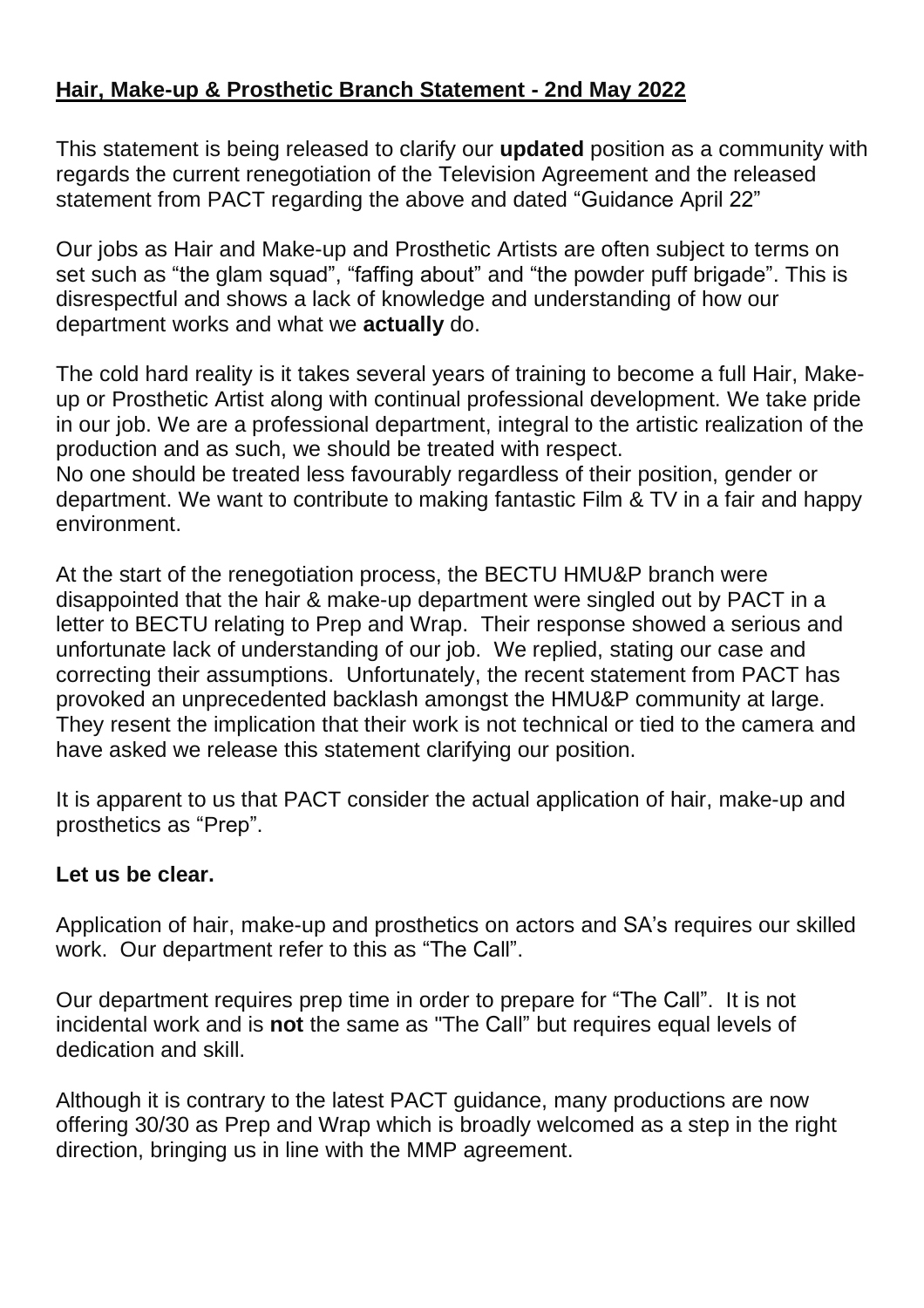However, whilst PACT consider Prep and Wrap as being accounted for within a daily rate, the perception by many HMU&P Artists is that they are being asked to "give time for free". HMU&P Artists consider this demoralising, especially when what PACT are proposing with their latest guidance document (titled 'Update On PACT-BECTU TV Drama Agreement (dated April 2022)) is up to 90 minutes aggregated. This would mean HMU&P departments would be carrying out departmental "Prep" plus the skilled "Call" all within what PACT consider "Prep" time. This is asking them to work even more time "for free" and indeed contradicts PACT's own 2019 guidance given out to their own members which states ….

*"Prep and Wrap times should always reflect normal industry practice and cover the type of activity typically covered by Prep and Wrap. It will not usually, for example, be appropriate to ask a grip to do a substantial de-rig as part of Wrap"*

### **Why ask US then?**

### **There is no place for any kind of discrimination in 2022. Parity is the only way forward.**

In order to redress the balance, we wish to state our position for future discussions with PACT and also to clarify what we do within the working day.

#### **Our position moving forward**

1. We ask for parity with other departments on set - that our daily rates are based on a 10 + 1 standard working day.

2. Prep and Wrap will not be included. Overtime will be required for **any** work outside of the unit call hours.

3. HOD's will maintain and assist in dialogue with productions on how to help schedule this work in order to avoid excessive length of working day for the health and welfare of crew.

As a department we want on going, meaningful discussions with PACT, in unity with our colleagues in the other branches, to improve an agreement on working terms and conditions for Television Production

### **Clarification of terms used and activities within our general working day**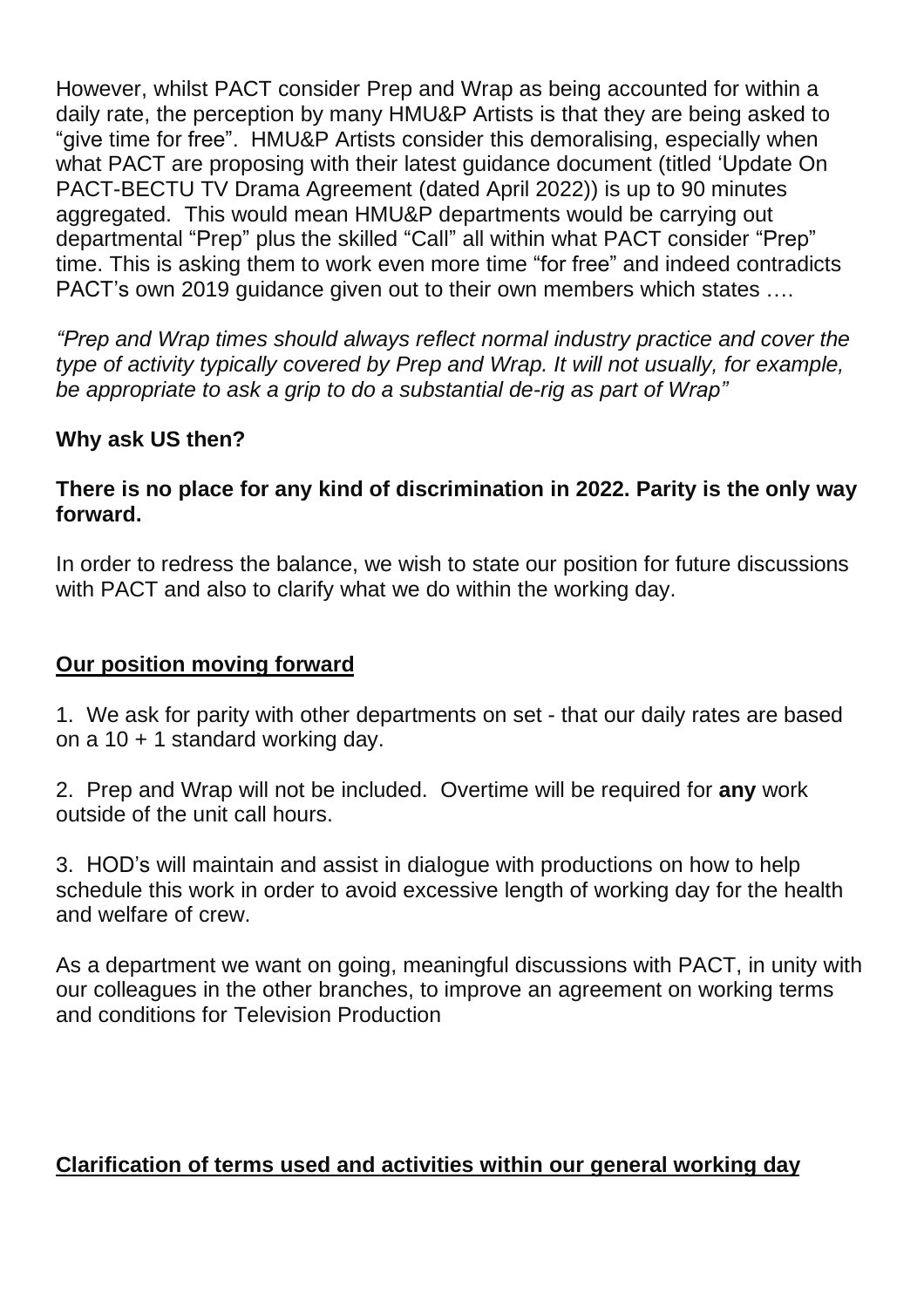# **1. Activities Included as part of Set Up (Prep)**

- HMU&P artist prepares their place for the first actor/SA.
- Turn on electrical equipment so it is ready at the correct temperature.
- Ensure room is a suitable working environment for HMU&P team and actors.
- Preparing make-up and wigs ready for application.
- Check call sheet, notes and prepare continuity for the day ahead.
- Removing from moulds and laying out prosthetics.
- Unloading / offloading equipment / kit & set up.
- Briefing of HMU&P teams whether main team or in a crowd room.

## **2. Activities considered part of "The Call "or "Pre-Call"**

• Applying make-up/wigs/hairstyling/prosthetics etc. to an actor or SA.

## **3. During the "shooting day" we will also be:**

- On Set to cover the actors checks and for any on set changes, effects, continuity and/or unforeseen issues.
- Re-dressing wigs or pieces or creating prosthetics for future scenes.
- Fitting new actors for upcoming scenes at unit base.
- Updating any continuity or checking schedules for changes.
- Facilitating detailed changes that require our facilities at unit base.
- Applying make-up/wigs/hairstyling/prosthetics to subsequent actors also filming later that day.

## **4. Activities considered part of the "De-rig"**

- Taking off make-up, hair pieces, facial hair and SFX (de-rig) of actors and SAs.
- Aftercare of skin and hair.
- Major redressing of wigs & facial.
- Preparation/making of prosthetic pieces for the following day.
- Ensuring continuity notes are up to date.

## **5. Activities included as part of Pack Down (Wrap)**

- Cleaning room or trailers for the following day.
- Packing down of truck or marquee ready for a unit move.
- Dailies packing down and load equipment/ kits

**We Call upon all our community to support Bectu in our quest for fairer and better working terms and conditions within TV Drama. Please join Bectu to create a stronger voice for the future of our working practices.**